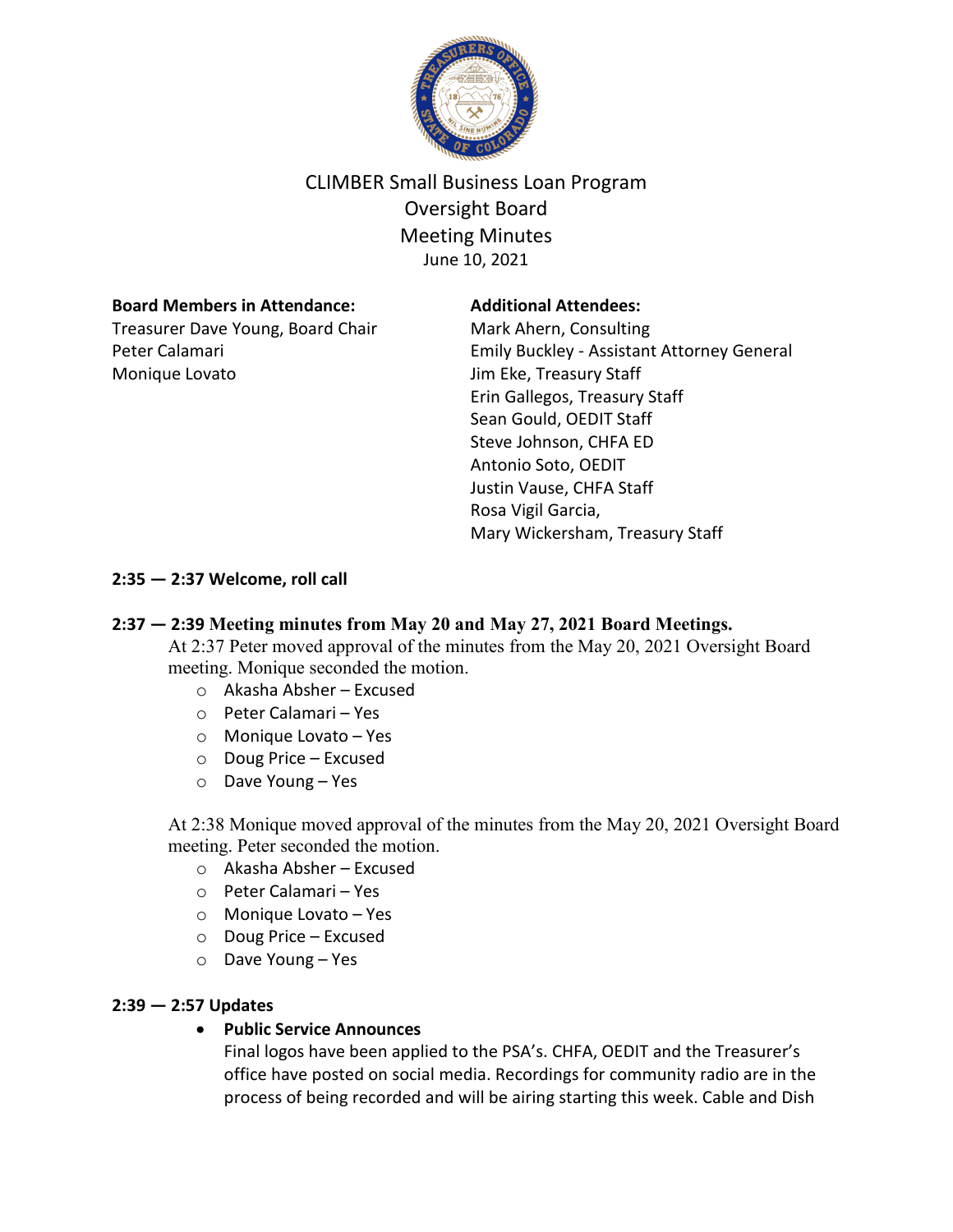CLIMBER Small Business Loan Program Oversight Board Meeting Minutes June 10, 2021 Page 2

> ads will be starting this week. The Spanish language outreach has been delayed but will continue to be worked on.

#### • **Marketing**

Justin is working with First Southwest Community Fund to finalize their loan documents. They documents are almost finalized and hopefully they will be able start giving loans in the next week or two. CHFA has not received any registrations for the credit enhancement program but have heard from one of the registered lenders that they have someone. A public webinar is scheduled for next week. There was a discussion on different banks that staff and Board members have talked to and the outreach to all the banks.

# • **Loan Progress Reporting**

CHFA reports quarterly to the Board. The Treasurer received a question from a legislator after the legislative report about if any loans have been issued. The Board discussed if they may be able to give that report to the legislators.

# **2:57 —3:09 Funding Impact Development Fund**

The Impact development fund has requested five million dollars to start the loan process. Justin explained the fund and their portfolio. The funders had one question regarding what the Impact Development Funds experience is lending to the small business community. The Impact Development fund responded by saying that they will be lending to the developers and foundations they are familiar with. The recipients will still fit in the criteria that the Board has set up for the program. CHFA, OEDIT and the Treasury staff recommends the approval.

At 3:05 pm Peter made the motion to approve five million dollars for the impact development fund. Monique seconded the motion.

- o Akasha Absher Excused
- o Peter Calamari Yes
- o Monique Lovato Yes
- o Doug Price Excused
- o Dave Young Yes

#### **3:09 — 3:49 Guests Antonio Soto, Mark Ahern, Rosa Vigil**

**Mark Ahern,** Business consulting but identifies as a community member Wants to make sure that the businesses have everything they need before they get to the bank, so they do not get declined.

**Rosa Vigil,** UMUE Non-profit organization that works with navigators who help share resources with the community. Rosa explained her organization. The navigator has relationships within the neighborhoods where they work. They have about 80